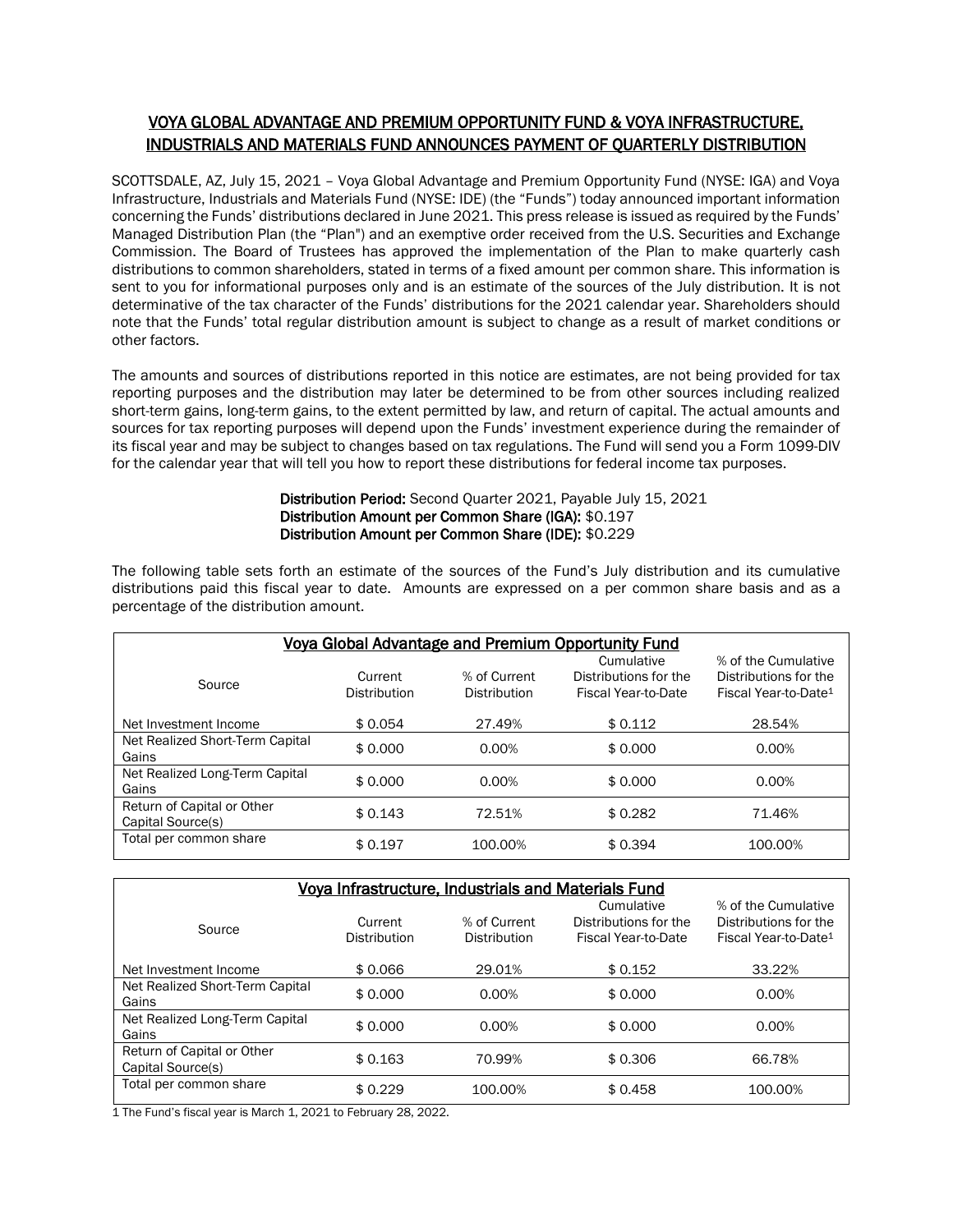IMPORTANT DISCLOSURE: You should not draw any conclusions about the Funds' investment performance from the amount of this distribution or from the terms of the Funds' Plan. The Funds' estimate that it has distributed more than its income and net realized capital gains; therefore, a portion of your distribution may be a return of capital. A return of capital may occur, for example, when some or all of the money that you invested in the Funds' is paid back to you. A return of capital distribution does not necessarily reflect the Funds' investment performance and should not be confused with 'yield' or 'income.' The amounts and sources of distributions reported in this Section 19(a) Notice are only estimates and are not being provided for tax reporting purposes. The actual amounts and sources of the amounts for tax reporting purposes will depend upon the Funds' investment experience during the remainder of its fiscal year and may be subject to changes based on tax regulations. The Funds' will send you a Form 1099-DIV for the calendar year that will tell you how to report these distributions for federal income tax purposes.

Set forth in the tables below is information relating to the Fund's performance based on its net asset value (NAV) for certain periods.

#### Voya Global Advantage and Premium Opportunity Fund

| Average annual total return at NAV for the five year period ended on June 30, 2021 <sup>1</sup>          |        |  |
|----------------------------------------------------------------------------------------------------------|--------|--|
| Annualized current distribution rate expressed as a percentage of NAV as of June 30, 2021 <sup>2</sup>   | 7.37%  |  |
| Cumulative total return at NAV for the fiscal year through June 30, 2021 <sup>3</sup>                    | 10.32% |  |
| Cumulative fiscal year to date distribution rate as a percentage of NAV as of June 30, 2021 <sup>4</sup> | 7.37%  |  |

#### Voya Infrastructure, Industrials and Materials Fund

| Average annual total return at NAV for the five year period ended on June 30, 2021 <sup>1</sup>          |       |  |
|----------------------------------------------------------------------------------------------------------|-------|--|
| Annualized current distribution rate expressed as a percentage of NAV as of June 30, 2021 <sup>2</sup>   | 6.95% |  |
| Cumulative total return at NAV for the fiscal year through June 30, 2021 <sup>3</sup>                    |       |  |
| Cumulative fiscal year to date distribution rate as a percentage of NAV as of June 30, 2021 <sup>4</sup> |       |  |

1 Average annual total return at NAV represents the compound average of the annual NAV total returns of the Fund for the five-year period ended on June 30, 2021.

2 The annualized current distribution rate is the cumulative distribution rate annualized as a percentage of the Fund's NAV as of June 30, 2021.

3 Cumulative total return at NAV is the percentage change in the Fund's NAV for the period from the beginning of its fiscal year to June 30, 2021 including distributions paid and assuming reinvestment of those distributions.

4 Cumulative fiscal year distribution rate for the period from the year-to-date period as a percentage of the Fund's NAV as of June 30, 2021.

**Past performance is no guarantee of future results. The performance quoted represents past performance. Investment return and principal value of an investment will fluctuate, and shares, when redeemed, may be worth more or less than their original cost. Current performance may be lower or higher than the performance data quoted.**

Shares of closed-end funds often trade at a discount from their net asset value. The market price of Fund shares may vary from net asset value based on factors affecting the supply and demand for shares, such as Fund distribution rates relative to similar investments, investors' expectations for future distribution changes, the clarity of the Fund's investment strategy and future return expectations, and investors' confidence in the underlying markets in which the Fund invests. Fund shares are subject to investment risk, including possible loss of principal invested. No Fund is a complete investment program and you may lose money investing in a Fund. An investment in a Fund may not be appropriate for all investors. Before investing, prospective investors should consider carefully the Fund's investment objective, risks, charges and expenses.

Certain statements made on behalf of the Fund in this release are forward-looking statements. The Fund's actual future results may differ significantly from those anticipated in any forward-looking statements due to numerous factors, including but not limited to a decline in value in equity markets in general or the Fund's investments specifically. Neither the Fund nor Voya Investment Management undertake any responsibility to update publicly or revise any forward-looking statement.

This information should not be used as a basis for legal and/or tax advice. In any specific case, the parties involved should seek the guidance and advice of their own legal and tax counsel.